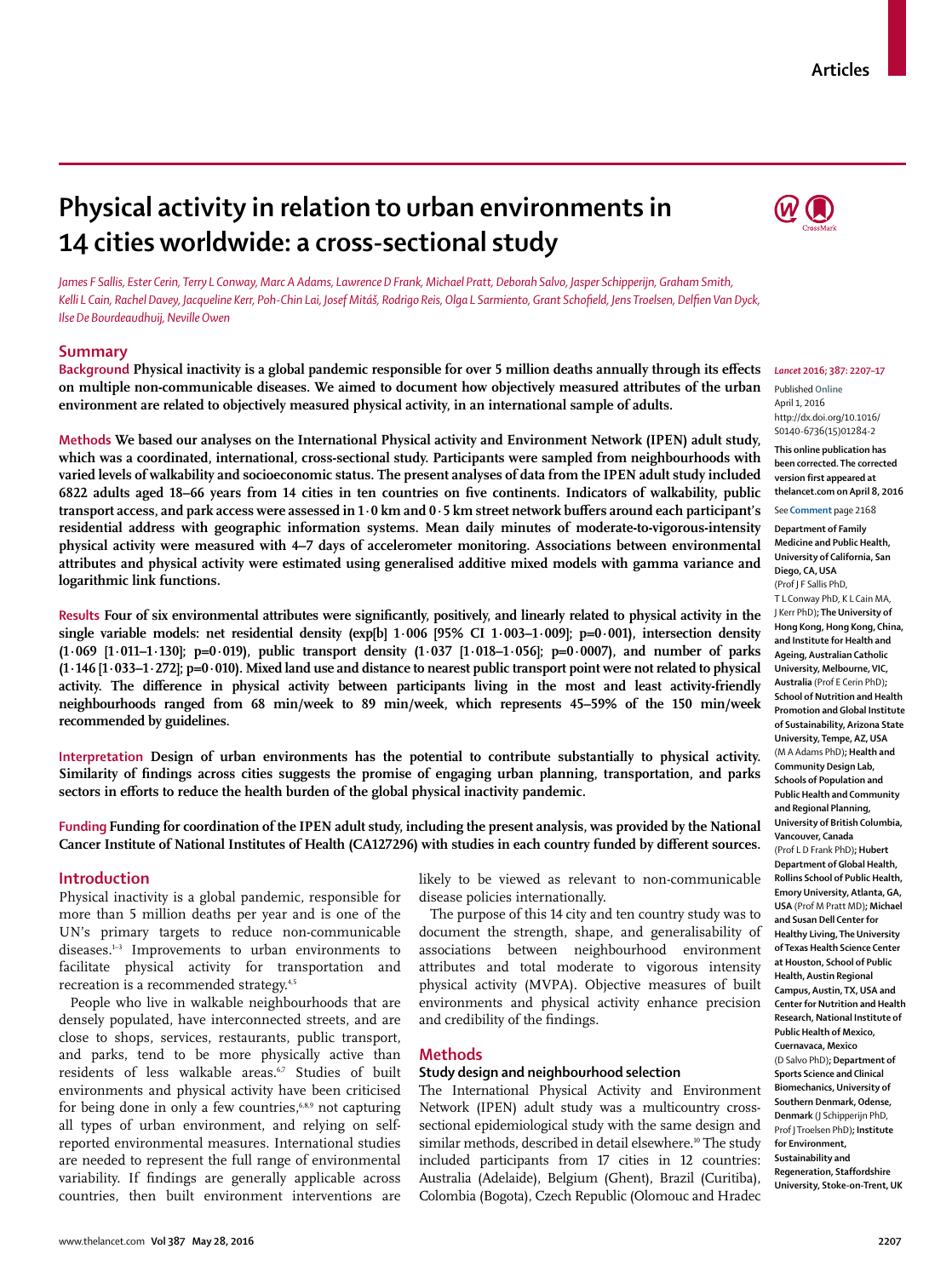(G Smith MA)**; Centre for Research and Action in Public Health, University of Canberra, Bruce, ACT, Australia**  (Prof R Davey PhD)**; Department of Geography, The University of Hong Kong, China** (P-C Lai PhD)**; Institute of Active Lifestyle, Faculty of Physical Culture, Palacky University, Olomouc, Czech Republic** (J Mitáš PhD)**; Pontiff Catholic University of Parana, Curitiba, Brazil and Federal University of Parana, Curitiba, Brazil** (Prof R Reis PhD)**; School of Medicine, Universidad de los Andes, Bogota, Colombia** (Prof O L Sarmiento MD)**; Auckland University of Technology, Auckland, New Zealand** (Prof G Schofield PhD)**; Department of Movement and Sport Sciences, Ghent University, Ghent, Belgium**  (D Van Dyck PhD, Prof I De Bourdeaudhuij PhD)**; and Baker IDI Heart and Diabetes Institute, Melbourne, VIC, Australia**  (Prof N Owen PhD)

Correspondence to: Prof James F Sallis, University of California, San Diego, CA 92103, USA **jsallis@ucsd.edu**

#### **Research in context**

#### **Evidence before this study**

Evidence is growing that the design of urban environments has a role in the pandemic of physical inactivity, which is contributing to several non-communicable diseases. Numerous reviews have reported evidence that adults tend to be more physically active when they live in higher density, mixed-use neighbourhoods with destinations such as shops and parks within walking distance. However, findings have been inconsistent, perhaps due in part to assessments of only individual geographical sites with little environmental variability, infrequent use of standardised measures, and overreliance on self-reported measures. Improvements in the evidence about built environments and physical activity are important because environments are constantly changing in ways that could have positive or negative effects on whole populations over many years.

#### **Added value of this study**

This analysis of data from a coordinated international study was designed to improve the quality of evidence by assessing a broad range of built environments across 14 cities in ten middle-income and high-income countries on five continents. The quality of measures was enhanced by using comparable objective measures of built environments (geographic information systems) and physical activity (electronic accelerometers that recorded motion every minute). Four of six environmental attributes were significantly, positively, independently, and linearly related to physical activity in the single variable models: residential density, intersection density, number of public transport stops, and number of parks within walking distance. The study provided novel information about

the important role of access to public transport. In models adjusting for all the significant built environment variables, adults who lived in the most activity-friendly neighbourhoods did 68–89 min more of physical activity per week than those in the least activity-friendly neighbourhoods. This difference is larger than reported in most other studies. The relation of built environments to physical activity was generally similar across diverse cities, suggesting changing built environments is a solution that could be applied internationally.

#### **Implications of all the available evidence**

This study adds strength to previous calls for policy changes in the urban planning, transport, and parks and recreation sectors. Communities with high residential density also tend to have connected streets, shops, and services within walking distance. Access to public transport encourages physical activity because people walk to and from buses and trains. Public parks provide places for recreational physical activity. These activity-friendly characteristics can be deemed to be design principles that apply across countries. Because the associations were linear, every environmental improvement can be expected to contribute to increased physical activity, irrespective of whether the residents of the city are starting at a low or high level. The large differences in physical activity between participants living in the most and least activityfriendly neighbourhoods provide strong justification for public health agencies to work with other agencies to create healthier cities. Making cities more activity-friendly than at present could be a partial but substantial long-term solution to international pandemics of physical inactivity and non-communicable diseases.

Kralove), Denmark (Aarhus), China (Hong Kong), Mexico (Cuernavaca), New Zealand (North Shore, Waitakere, Wellington, and Christchurch), Spain (Pamplona), the UK (Stoke-on-Trent), and the USA (Seattle, WA; and Washington, DC and Baltimore, MD). The IPEN adult study was designed to maximise variation in neighbourhood walkability and socioeconomic status (SES) by identifying similar numbers of neighbourhoods stratified as having higher walkability and higher  $SES$ ,<sup>11</sup> higher walkability and lower SES, lower walkability and higher SES, and lower walkability and lower SES. Neighbourhood walkability index scores were created for small geographical areas in each city (termed administrative units, equivalent to US Census block groups) with geographic information systems  $(GIS)^n$  with some differences by country.<sup>10</sup> Net residential density, intersection density, and mixed land use variables were standardised, and the mean of the three *z* scores was computed as the index.11 The SES indicator was usually area-level income, but sometimes it was education or a government-created composite.10 Indicators were chosen based on the data available. Neighbourhoods that met the criteria for the four

stratification groups were selected and participants were recruited from those neighbourhoods.

## **Participant recruitment**

Households in selected neighbourhoods were identified with databases from commercial and government sources with various methods used to obtain representative samples in each neighbourhood, including recruitment by mail or telephone and personal visits.<sup>10</sup> In each selected household an adult was invited to complete a survey and wear an accelerometer to objectively measure physical activity. Study dates ranged from 2002 to 2011 across countries, with each country typically recruiting over a full year. Each country obtained ethics approval from their local institutional review boards and all participants provided written informed consent.

## **Participants**

The IPEN adult study included 14 222 adults aged 18–66 years. The present study included 10 008 participants also aged 18–66 years from 14 of the 17 cities from ten countries where objective measures were available.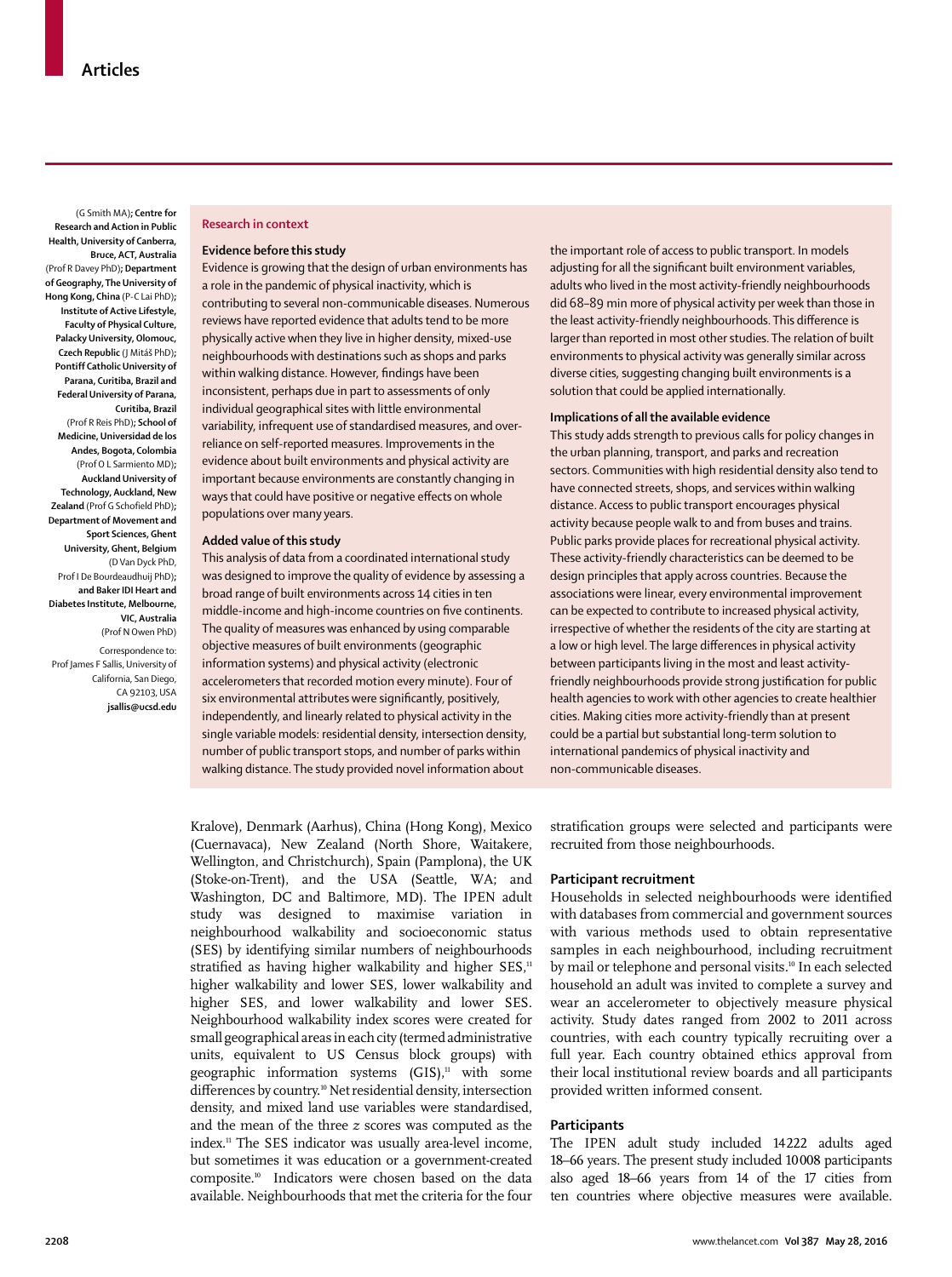|                                                                                                                                                                                                                                                                                                                          | All cities                  | Belgium <sup>*</sup><br>Ghent, | Curitiba,<br>Brazil <sup>+</sup> | Colombiat<br>Bogota,        | Olomouc,<br>Republic*<br>Czech | Denmark <sup>†</sup><br>Aarhus, | China†<br>Kong,<br>Hong | Cuernavaca,<br>Mexico* | Zealand*<br>Shore,<br>North<br>New | Waitakere,<br>Zealand*<br>New | Wellington,<br>Zealand*<br><b>New</b> | Christchurch,<br>New Zealand* | on-Trent,<br>Stoke-<br><b>Likt</b> | WA, USA*<br>Seattle, | Baltimore,<br>MD, USA* |
|--------------------------------------------------------------------------------------------------------------------------------------------------------------------------------------------------------------------------------------------------------------------------------------------------------------------------|-----------------------------|--------------------------------|----------------------------------|-----------------------------|--------------------------------|---------------------------------|-------------------------|------------------------|------------------------------------|-------------------------------|---------------------------------------|-------------------------------|------------------------------------|----------------------|------------------------|
| Sociodemographic characteristics                                                                                                                                                                                                                                                                                         |                             |                                |                                  |                             |                                |                                 |                         |                        |                                    |                               |                                       |                               |                                    |                      |                        |
| physical activity<br>Numberwith<br>>4 days valid<br>data                                                                                                                                                                                                                                                                 | (68%)<br>6822               | (90%)<br>1050                  | (47%)<br>330                     | (23%)<br>223                | (78%)<br>258                   | (42%)<br>272                    | (56%)<br>269            | (97%)<br>656           | (73%)<br>373                       | (78%)<br>399                  | (84%)<br>416                          | (75%)<br>373                  | (16%)<br>135                       | (93%)<br>1198        | (95%)<br>870           |
| Age (years)                                                                                                                                                                                                                                                                                                              | 43(12)                      | 43(13)                         | 42(13)                           | 46(12)                      | 39 (14)                        | 40 (14)                         | 42(13)                  | 42(13)                 | 43(12)                             | 42(11)                        | 40(12)                                | 43(12)                        | 44(13)                             | 44(11)               | $47\left(11\right)$    |
| Male sex                                                                                                                                                                                                                                                                                                                 | (46.3%)<br>3161             | (48.4%)<br>508                 | (48.5%)<br>160                   | (31.8%)<br>$\overline{\pi}$ | (36.0%)<br>93                  | (39.0%<br>106                   | (40.5%)<br>109          | (45.7%)<br>300         | (37.3%)<br>139                     | (40.4%<br>161                 | (47.6%)<br>198                        | (45.6%)<br>170                | (46.7%<br>G3                       | $(55.0\%)$<br>659    | (48.7%)<br>424         |
| Education level                                                                                                                                                                                                                                                                                                          |                             |                                |                                  |                             |                                |                                 |                         |                        |                                    |                               |                                       |                               |                                    |                      |                        |
| Less than high<br>school                                                                                                                                                                                                                                                                                                 | (12.3%)<br>837              | 45(4-3%)                       | (27.9%)<br>$\overline{92}$       | (46.6%)<br>104              | 53 (20.5%)                     | 20 (7.4%)                       | 98 (36-4%)              | 286 (43.6%)            | 9(2.4%)                            | 15 (3.8%)                     | 2(0.5%)                               | 32 (8.6%)                     | (38.5%)<br>52                      | 13(1.1%)             | 16(1.8%)               |
| High school<br>graduate                                                                                                                                                                                                                                                                                                  | (38.1%)<br>2597             | (32.4%)<br>340                 | (31.2%)<br>103                   | 81 (36.3%)                  | (38.8%)<br>100                 | (42.3%)<br>115                  | 62 (23.0%)              | 188 (28.7%)            | 215 (57.6%)                        | 258 (64.7%)                   | 187 (45-0%)                           | 212 (56-8%)                   | (45.9%)<br>62                      | (34.8%)<br>417       | (29.5%)<br>257         |
| College or more                                                                                                                                                                                                                                                                                                          | (48.9%)<br>3335             | (62.3%)<br>654                 | (40.9%<br>135                    | 38 (17.0%)                  | 77(29.8%)                      | (50.4%<br>137                   | (40.5%)<br>109          | 178 (27-1%)            | (38.9%)<br>145                     | 126 (31.6%)                   | 227 (54-6%)                           | 128 (34-3%)                   | (14.8%)<br>20                      | (63.9%)<br>766       | (68.4%)<br>595         |
| Missing data                                                                                                                                                                                                                                                                                                             | 53 (0.8%)                   | 11 (0.1%)                      | 0(0.0%)                          | $0(0.0\%)$                  | 28 (10.9%)                     | 0(0.0%)                         | 0(0.0%                  | 4 (0.6%)               | $4(1.1\%)$                         | 0(0.0%                        | 0(0.0%)                               | 1(0.3%)                       | 1(0.7%)                            | $2(0.2\%)$           | $2(0.2\%)$             |
| Employed                                                                                                                                                                                                                                                                                                                 | (78.7%)<br>5370             | (80.3%)<br>843                 | (79.4%)<br>262                   | 5%)<br>135 (60.             | (77.9%)<br>201                 | (75.4%)<br>205                  | (60.6%)<br>163          | 466 (71.0%)            | (76.4%)<br>285                     | 344 (86-2%)                   | 364 (87-5%)                           | 319 (85.5%)                   | (64.4%)<br>$\sqrt{8}$              | (81.3%)<br>974       | (83.0%)<br>722         |
| Married or living<br>with partner                                                                                                                                                                                                                                                                                        | (64.3%)<br>4389             | $(73.0\%)$<br>766              | (60.3%)<br>199                   | 137 (61-4%)                 | $(60.1\%)$<br>155              | (69.1%)<br>188                  | (56.1%)<br>151          | 425 (64-8%)            | 265 (71.0%)                        | 303 (75-9%)                   | 249 (59.9%)                           | 213 (57.1%)                   | (45.2%)<br>$\mathfrak{S}$          | $(64.1\%)$<br>768    | (60.8%)<br>529         |
| Accelerometer variables                                                                                                                                                                                                                                                                                                  |                             |                                |                                  |                             |                                |                                 |                         |                        |                                    |                               |                                       |                               |                                    |                      |                        |
| accelerometer wear<br>Valid days of<br>time                                                                                                                                                                                                                                                                              | $6-5$<br>(1.1)              | 67<br>(1.1)                    | $6.5$<br>$6.7$                   | $6 - 6$<br>(1.0)            | $6-2$<br>(1.2)                 | (0.8)                           | $6 - 5$<br>(1.0)        | 5.7<br>5.7             | $64$<br>(1.3)                      | $64$<br>(1.3)                 | (1.3)                                 | $6 - 5$<br>(1.3)              | 6.6<br>(1.0)                       | 57<br>(0.8)          | $6 - 7$<br>(1.2)       |
| Accelerometer wear<br>time (h/day)                                                                                                                                                                                                                                                                                       | 14.4<br>$(1-3)$             | $14 - 7$<br>$(1.3)$            | $14-0$<br>$(1.3)$                | 13.9<br>(1.2)               | 13.9<br>(1.4)                  | 14.9<br>(1.1)                   | 14.4<br>$(1-4)$         | 14.0<br>$(1-4)$        | $14-2$<br>(1.2)                    | 141<br>$(1-3)$                | 14.0<br>(1.2)                         | 140<br>(1.2)                  | $4-6$<br>(1.2)                     | 147<br>$(1-3)$       | $14.8$<br>(1.4)        |
| MVPA (min/day)#                                                                                                                                                                                                                                                                                                          | 37 <sub>3</sub><br>$(26-5)$ | 35.5<br>(23.5)                 | 31.5<br>(24.6)                   | 37.0<br>$(26-4)$            | 47.1<br>$(27 - 7)$             | 39.7<br>(23.2)                  | 44.9<br>(25.3)          | 31.2<br>(25.2)         | (28.4)<br>45.7                     | 37.2<br>(29.2)                | 50.1<br>(31.0)                        | 44.0<br>(32.5)                | 36.7<br>(273)                      | 36.3<br>(24.9)       | 29.2<br>(22.0)         |
| Data are mean (SD) or n (%) unless otherwise indicated. Totals might not be exactly 100% because of rounding. MVPA=moderate to vigorous physical activity. "Study dity aimed to collect accelerometer data in the total sample<br>accelerometer data in a fixed proportion of the total sample. #Average for valid days. |                             |                                |                                  |                             |                                |                                 |                         |                        |                                    |                               |                                       |                               |                                    |                      |                        |
| Table 1: Descriptive statistics of sample sociodemographic characteristics and accelerometer based moderate to vigorous physical activity                                                                                                                                                                                |                             |                                |                                  |                             |                                |                                 |                         |                        |                                    |                               |                                       |                               |                                    |                      |                        |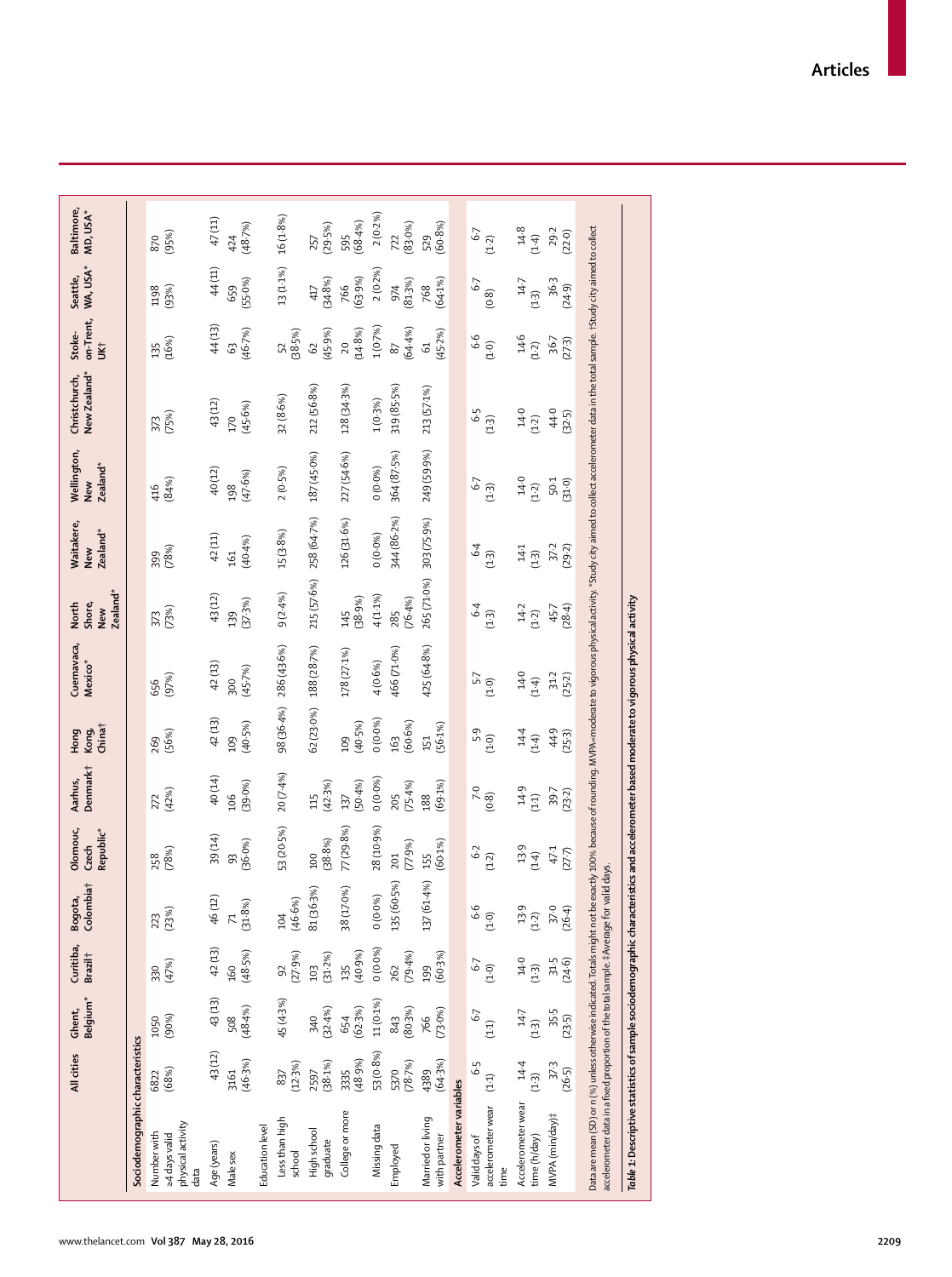# **Panel:** Definitions and built environment variables

#### **Administrative units**

Geographical areas with government-defined spatial boundaries in which population or socioeconomic status (SES) data are available. IPEN investigators selected the administrative unit in each country that roughly represented a small neighborhood-level geographic scale (about 600–1500 people) with available and best-quality SES and geographic information systems data. Examples include New Zealand meshblocks, US census block groups, and Hong Kong tertiary planning units. Administrative units were used for a-priori identification of study neighborhoods representing high and low walkability and high and low SES in each city.

#### **Parcel**

A division of immovable land created for taxation purposes and defined by its ownership, size, shape (boundaries), and functional land use.

#### **Participant buffers**

An irregular shaped polygon around a participant's home address (geocoded). Buffer polygons were created for two distances (eg, 0·5 km and 1·0 km) in Esri's ArcGIS software (Redlands, CA, USA) by tracing through unique street network in all directions to approximate accessible areas. The detailed no trim setting was used. The total area of the buffer was used as the denominator for density variables (except for residential land density). These buffer sizes were used to define attributes within walking distances of participants' homes.

#### **Net residential density**

Number of residential dwellings (houses and apartments) divided by the residential land area (derived from residential parcels only) within participants' buffers.

#### **Intersection density**

Number of pedestrian-accessible street intersections divided by the area within participants' buffers. Intersections on limited access roads (eg, limited-access highways and on–ramps) were excluded.

#### **Retail and civic land use ratio**

Ratio of retail (including food and entertainment) and civic (public buildings) parcel land areas to participants' buffer areas. These land uses are destinations participants could reach by walking. Avalue of zero indicates the absence of retail or civic destinations within participants' buffers, which is typical in predominantly residential neighbourhoods, and a value of 1·0 indicates that retail and civic land uses dominate participants' buffers.

## **Public transit density**

Number of bus, rail, or ferry stops and stations divided by the land area within participants' buffers. The complexity was shown by a variety of modes (ie, bus, rail, and ferry) and mode types (eg, regular bus *vs* bus rapid transit and light *vs* heavy rail) within and across cities.

#### **Distance to nearest transit**

Distance in meters by the street network from participant homes to the nearest stop or station.

## **Public park density**

Number of public parks of any size contained in or intersected by the buffer, divided by the land area within participants' buffers. A public park was defined as a government designated park of any size that was free of cost and open to the public and maintained by a government agency. Parks included improved or landscaped areas and unimproved or natural areas.

For **MeterPlus 4.3 software** see http://www.meterplussoftware. com

Three cities were excluded because either no accelerometer data were collected (Adelaide, Australia) or no GIS data were available (Pamplona, Spain, and Hradec Kralove, Czech Republic). About a quarter (n=2739) of participants did not wear an accelerometer, either because they did not consent or the investigators could not afford to collect accelerometer data for all participants. For cities able to collect accelerometer data for all participants, 87–100% provided complete data. Characteristics of the 6822 participants with 4 or more days of valid accelerometer data by city are shown in table 1. Of these participants, 1740 (26%) were in the higher walkability and higher SES quadrant, 1736 (25%) were in the higher walkability and lower SES quadrant, 1845 (27%) were in the lower walkability and higher SES quandrant, and 1501 (22%) were in the lower walkability and lower SES quadrant.

#### **Outcomes**

Physical activity was measured objectively with accelerometers, a reliable, valid, and accepted method.<sup>12-14</sup> Participants were instructed to wear accelerometers for 7 days around the waist, except during sleep, swimming, and showering. Except for New Zealand, which used Actical devices (Philips Respironics, Murrysville, PA, USA), all countries used varying models of ActiGraph monitors (Pensacola, FL, USA). Only vertical axis data were included in the scoring, expressed as counts per min (cpm). For Actical data, we developed moderate (730–3399 cpm) and vigorous  $(\geq 3400 \text{ cm})$  intensity cutpoints to enable comparison with the ActiGraph estimates.15 60 s periods were used in data collection and non-wear time was defined as 60 consecutive min or more with zero cpm. Valid days had 10 h or more of wear time. Participants with 4 or more valid days were included in analyses. These methods were consistent with recommendations and common practices.<sup>12,16</sup> Data were scored with MeterPlus 4.3 software, with Freedson's cutpoint of 1952 cpm for moderate intensity to derive the outcome variable, mean minutes of MVPA per valid day.<sup>17</sup>

Variables related to built environment were created with GIS software. Areas known as buffers within 0·5 km and 1·0 km of the participants' homes, reachable by the street network, were defined to estimate accessible neighbourhood features. Templates were developed to guide international teams on constructing comparable GIS variables.18 The templates were also used to document protocol adherence, which allowed for comparability evaluations. A description of GIS methods and variables, examples of data sources for each country, comparability evaluations, and descriptive results of variation in GIS-based environmental variables within and across cities has been published.<sup>18</sup> The following variables were adequately comparable across cities and were used in analyses: net residential density, street intersection density, retail and civic land use ratio to buffer area (access to common destinations), public transport density, public park density, and distance to nearest transport. The panel provides definitions of variables and key terms. Table 2 presents descriptive findings for environmental variables overall and by city.

Covariates included age, sex, education (<12 years or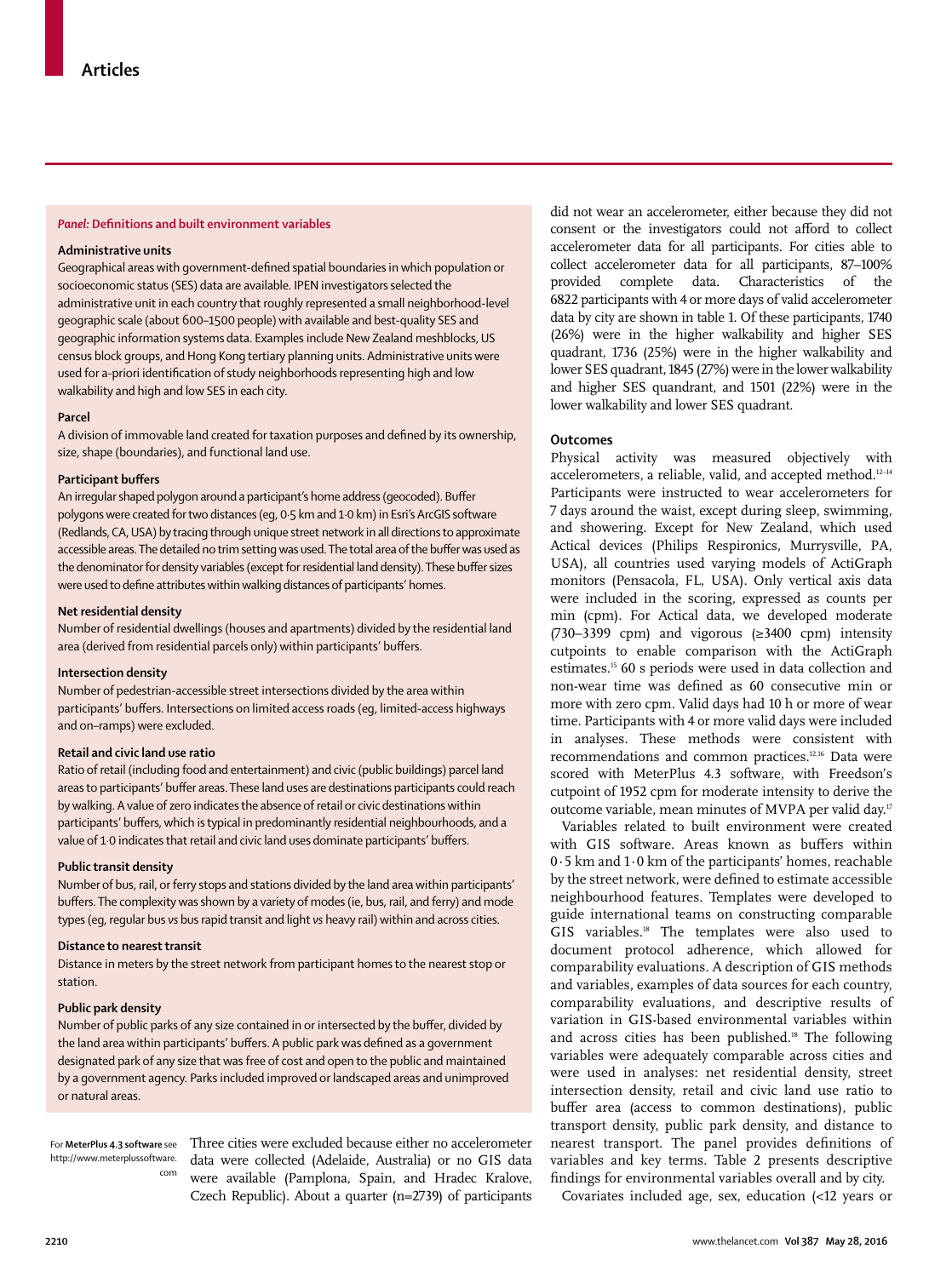| Net residential density (per km <sup>2</sup> )-0.5 km buffer<br>Net residential density (per km <sup>2</sup> )-1-0 km buffer<br>Intersection density (per km <sup>2</sup> )-1.0 km buffer<br>(13355)<br>(12522)<br>$(1530 -$<br>$(1529 -$<br>7025<br>6214)<br>2493)<br>2729<br>2493<br>6682<br>Median<br>Median<br>Mean<br>Mean | (6795)<br>7853              |                              |                              |                              |                             |                               |                         |                         | <b>Zealand</b>               |                                |                               |                            |                                  |                         |
|---------------------------------------------------------------------------------------------------------------------------------------------------------------------------------------------------------------------------------------------------------------------------------------------------------------------------------|-----------------------------|------------------------------|------------------------------|------------------------------|-----------------------------|-------------------------------|-------------------------|-------------------------|------------------------------|--------------------------------|-------------------------------|----------------------------|----------------------------------|-------------------------|
|                                                                                                                                                                                                                                                                                                                                 |                             |                              |                              |                              |                             |                               |                         |                         |                              |                                |                               |                            |                                  |                         |
|                                                                                                                                                                                                                                                                                                                                 |                             | (3950)<br>5993               | 9273<br>(3248)               | 18086<br>(9808)              | 7115<br>(5649)              | (25592)<br>57322              | 237<br>(933)            | 1764<br>(739)           | (738)<br>2029                | 4203<br>(4973)                 | 1658<br>(360)                 | (1447)<br>4579             | 3015<br>(3574)                   | (2330)<br>2498          |
|                                                                                                                                                                                                                                                                                                                                 | 12665)<br>$(1240 -$<br>5214 | $(3851 -$<br>$6832)$<br>4652 | 11726)<br>8995<br>$(6677 -$  | $(9424 - 24512)$<br>18810    | 4635<br>$(2205 -$<br>11750) | $(35629 -$<br>78709)<br>65456 | $(1597 - 2730)$<br>2202 | $(1619 - 1921)$<br>1735 | $(1519 -$<br>2484)<br>2126   | $(1506 - 5643)$<br>1909        | $(1438 - 1925)$<br>1544       | (3766-<br>4916)<br>4161    | $(1292 -$<br>3180)<br>2183       | $(791 - 3934)$<br>1585  |
|                                                                                                                                                                                                                                                                                                                                 |                             |                              |                              |                              |                             |                               |                         |                         |                              |                                |                               |                            |                                  |                         |
|                                                                                                                                                                                                                                                                                                                                 | (6894)<br>7246              | (5262)<br>6338               | 12997<br>(5147)              | (15579)<br>19219             | 8398<br>(7633)              | (30728)<br>57276              | (1964)<br>2619          | (382)<br>1748           | (1476)<br>2665               | (3014)<br>3559                 | 1669<br>(447)                 | (1674)<br>4471             | (4471)<br>3328                   | (4505)<br>3424          |
|                                                                                                                                                                                                                                                                                                                                 | $(1561 -$<br>9894)<br>5190  | $(3542 -$<br>6936)<br>4776   | 15154)<br>12475<br>$(9120 -$ | 14880<br>25457)<br>$(8070 -$ | 4661<br>16792)<br>$(1916 -$ | $(29896 -$<br>86372)<br>60912 | $(1467 - 3267)$<br>2309 | $(1570 - 2015)$<br>1790 | $(1891 -$<br>2959)<br>2462   | $(1471 - 4930)$<br>1767        | $(1339 - 1982)$<br>1552       | $(3501 -$<br>4923)<br>3979 | $(1214 -$<br>3215)<br>2244       | $(786 - 4294)$<br>1774  |
|                                                                                                                                                                                                                                                                                                                                 |                             |                              |                              |                              |                             |                               |                         |                         |                              |                                |                               |                            |                                  |                         |
| 76<br>57)<br>Mean                                                                                                                                                                                                                                                                                                               | 84<br>(62)                  | 76<br>(16)                   | 227<br>(91)                  | 67<br>(20)                   | 83<br>(22)                  | 128<br>(58)                   | 146<br>(47)             | 27<br>$\mathcal{L}$     | $28$<br>$\widetilde{B}$      | $\overline{4}$<br>(15)         | 35<br>$\circledcirc$          | $^{93}_{(29)}$             | $\frac{71}{2}$                   | $\frac{55}{28}$         |
| $(38-94)$<br>9<br>Median                                                                                                                                                                                                                                                                                                        | $(35 - 92)$<br>73           | $(64 - 83)$                  | $(153 - 301)$<br>234         | $(54 - 80)$<br>67            | $(72 - 98)$<br>86           | $(85 - 172)$<br>129           | $(111 - 168)$<br>135    | $(23-32)$<br>27         | $(24-31)$<br>28              | $(34 - 52)$<br>$\frac{1}{2}$   | $(32 - 40)$<br>96             | $(75 - 114)$<br>87         | $(56 - 85)$<br>尺                 | $(38-67)$<br>c          |
| Intersection density (per km <sup>2</sup> )-0.5 km buffer                                                                                                                                                                                                                                                                       |                             |                              |                              |                              |                             |                               |                         |                         |                              |                                |                               |                            |                                  |                         |
| 87<br>(69)<br>Mean                                                                                                                                                                                                                                                                                                              | 86<br>(61)                  | $\frac{8}{4}$<br>(23)        | 249<br>(111)                 | 15<br>(25)                   | 105<br>(31)                 | 174<br>(62)                   | $174\,$<br>(72)         | ಸ<br>$(12)$             | 55<br>(18)                   | $\overline{4}$<br>(21)         | ଲ<br>$\widehat{\mathfrak{S}}$ | 113<br>(37)                | 76<br>$(28)$                     | $\mathcal{A}$<br>(40)   |
| $(40 - 109)$<br>$\mathcal{L}$<br>Median                                                                                                                                                                                                                                                                                         | $(36 - 109)$<br>74          | $(68 - 94)$<br>80            | $(163 - 342)$<br>222         | $(60 - 88)$                  | $(85 - 125)$<br>105         | $(122 - 216)$<br>162          | $(119 - 234)$<br>166    | $(21-40)$<br>$\Xi$      | $(24 - 40)$<br>33            | $(26 - 54)$<br>$\overline{40}$ | $(30 - 43)$<br>36             | $(81 - 133)$<br>116        | $(57 - 95)$<br>$\triangleright$  | $(40 - 78)$<br>59       |
| Proportion of retail and civic land area to total buffer area-1.0 km buffer*                                                                                                                                                                                                                                                    |                             |                              |                              |                              |                             |                               |                         |                         |                              |                                |                               |                            |                                  |                         |
| 0.17<br>(0.24)<br>Mean                                                                                                                                                                                                                                                                                                          | 0.14<br>(0.13)              | 0.16<br>(0.10)               | 0.12<br>(0.09)               | 0.06<br>(0.06)               | 0.52<br>(0.42)              | 0.54<br>(0.24)                | 0.17<br>(0.12)          | 0.12<br>(0.27)          | 0.10<br>(0.13)               | 0:31<br>(0.52)                 | $0.18\,$<br>(0.31)            | 0.04<br>(0.04)             | 0.08<br>(0.06)                   | 0.12<br>(0.13)          |
| $(0.04 - 0.20)$<br>0.09<br>Median                                                                                                                                                                                                                                                                                               | $(0.03 - 0.25)$<br>0.09     | 0.13<br>$(0.10 -$<br>0.20)   | $(0.04 - 0.18)$<br>0.08      | $(0.02 - 0.07)$<br>0.04      | $(0.16 - 0.80)$<br>0.4      | 0.58<br>$-44-0$<br>0.68       | $(0.07 - 0.27)$<br>0.15 | $(0.04 - 0.14)$<br>0.08 | $(0.03 - 0.11)$<br>0.07      | $(0.05 - 0.30)$<br>0:11        | $(0.03 - 0.13)$<br>0.06       | $(0.01 - 0.05)$<br>0.02    | 0.06<br>$(0.04 -$<br>0.10        | $(0.04 - 0.17)$<br>0.08 |
| Ratio retail and civic land area to total buffer area-0.5 km buffer*                                                                                                                                                                                                                                                            |                             |                              |                              |                              |                             |                               |                         |                         |                              |                                |                               |                            |                                  |                         |
| 0.17<br>(0.33)<br>Mean                                                                                                                                                                                                                                                                                                          | 0.16<br>(0.21)              | 0.14<br>(0.11)               | 0.10<br>(0.08)               | 0.07<br>(0.09)               | 0.74<br>(0.76)              | $0 - 73$<br>(0.44)            | 0.17<br>(0.16)          | 0.14<br>(0.31)          | 0.08<br>(0.15)               | 0.28<br>(0.60)                 | 0.08<br>(0.30)                | 0.05<br>(0.07)             | $0 - 0$<br>(0.09)                | 0:11<br>(0.21)          |
| $(0.01 - 0.18)$<br>0.07<br>Median                                                                                                                                                                                                                                                                                               | $(0.01 - 0.24)$<br>0.09     | 0.13<br>$(0.06 -$<br>0.19)   | $(0.04 - 0.14)$<br>0.07      | $(0.01 - 0.06)$<br>0.04      | 64.0<br>$(0.15 - 1.07)$     | 0.65<br>$(0.51 -$<br>0.96     | $(0.01 - 0.27)$<br>0.14 | $(0.01 - 0.17)$<br>0.06 | $(0.0 - 0.09)$<br>0.01       | $(0.00 - 0.21)$<br>0.07        | $(0.00 - 0.08)$<br>0.02       | $(0.00 - 0.06)$<br>0.01    | 0.04<br>$(0.00 -$<br>0.10)       | $(0.00 - 0.13)$<br>0.05 |
| Public transport density (per km <sup>2</sup> )-1.0 km buffer†                                                                                                                                                                                                                                                                  |                             |                              |                              |                              |                             |                               |                         |                         |                              |                                |                               |                            |                                  |                         |
| 15.8<br>(12.9)<br>Mean                                                                                                                                                                                                                                                                                                          | $\ddot{6}$<br>$(6-3)$       | 25.8<br>$(7-3)$              | 2.2<br>(2.6)                 | 13.6<br>$(5-4)$              | $\overline{9}$ .4<br>(4.6)  | 12.0<br>(8.2)                 | 29.1<br>$(24-4)$        | 19.0<br>$(7-3)$         | $\sigma$<br>(7.1)            | 16.6<br>(8.6)                  | 16.0<br>(9.0)                 | 25.3<br>$(6 - 7)$          | 15.9<br>$(9-7)$                  | 16.9<br>(13.6)          |
| $(6.6 - 21.9)$<br>14.3<br>Median                                                                                                                                                                                                                                                                                                | $(1.5 - 15.4)$              | 25.0<br>$(20.4 -$<br>29.8)   | $(0.0 - 3.3)$<br>1.2         | $14-5$<br>(9.1-17.8)         | $(5.9 - 12.7)$<br>51        | $(4.0 - 16.9)$<br>$13.0$      | $(11.4 - 39.4)$<br>26.0 | $(14.4 - 24.8)$<br>20.1 | $(4 - 5 - 12 - 7)$<br>$6\,9$ | $(11.8 - 22.0)$<br>14.9        | $(9-4-20.0)$<br>16.2          | $(19.1 - 31.5)$<br>24.0    | $(9.0 - 22.8)$<br>$15-7$         | $(7.4 - 24.5)$<br>$15-$ |
|                                                                                                                                                                                                                                                                                                                                 |                             |                              |                              |                              |                             |                               |                         |                         |                              |                                |                               |                            | (Table 2 continues on next page) |                         |
|                                                                                                                                                                                                                                                                                                                                 |                             |                              |                              |                              |                             |                               |                         |                         |                              |                                |                               |                            |                                  |                         |
|                                                                                                                                                                                                                                                                                                                                 |                             |                              |                              |                              |                             |                               |                         |                         |                              |                                |                               |                            |                                  |                         |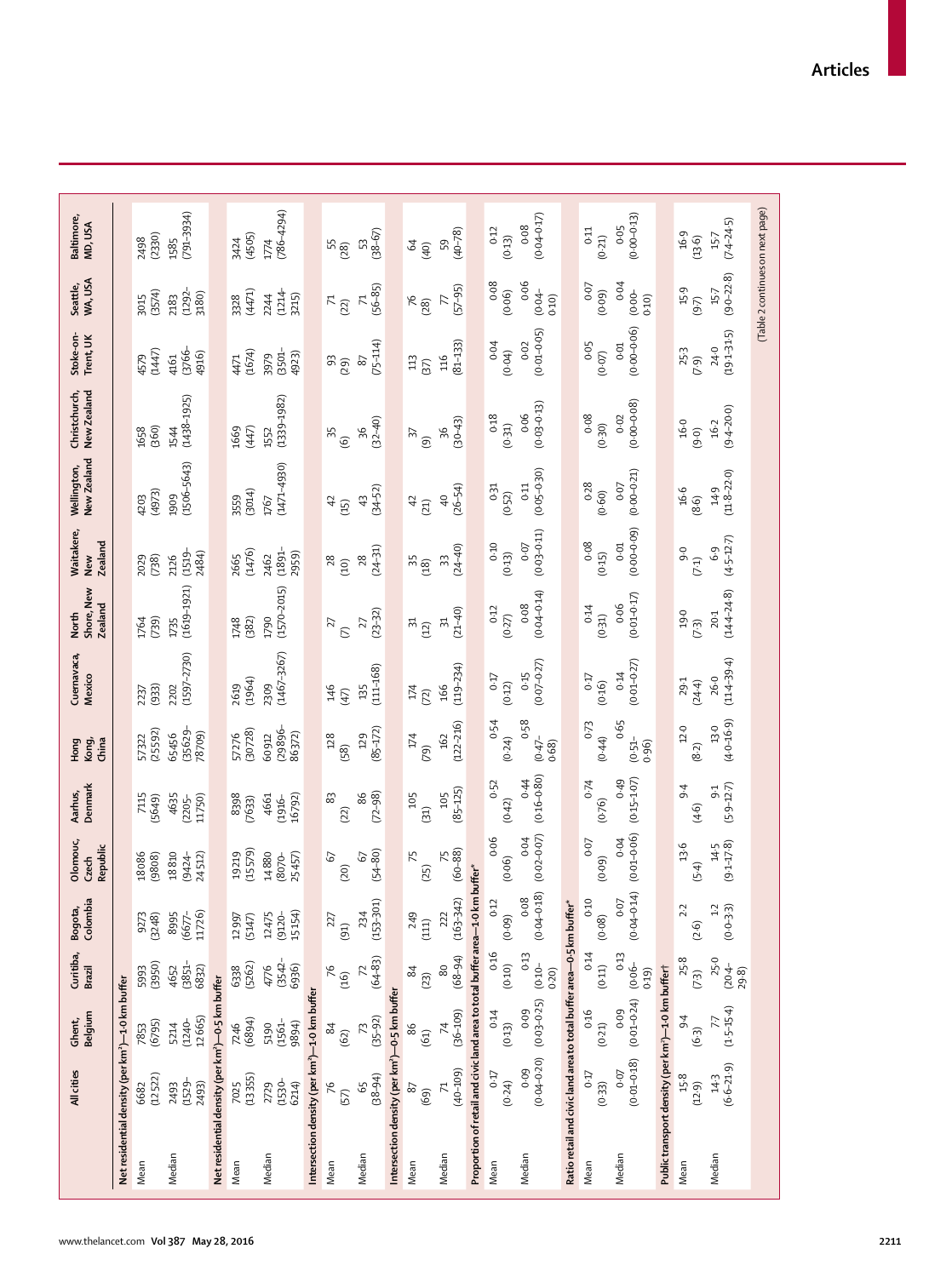|                                                                                                  | All cities                | Ghent,<br>Belgium                                         |                                           | Curitiba, Bogota,<br>Brazil Colombia | Dlomouc,<br>Republic<br>Czech   | Denmark<br>Aarhus,                 | Hong<br>Kong,<br>China                       | Cuernavaca,<br><b>Mexico</b>       | North<br>Shore, New<br><b>Zealand</b> | Naitakere,<br><b>Zealand</b><br>New            | New Zealand<br>Wellington,    | New Zealand<br>Christchurch,                                                                                                                                                                                                   | Stoke-on-<br>Trent, UK         | Seattle,<br>WA, USA              | Baltimore,<br>MD, USA        |
|--------------------------------------------------------------------------------------------------|---------------------------|-----------------------------------------------------------|-------------------------------------------|--------------------------------------|---------------------------------|------------------------------------|----------------------------------------------|------------------------------------|---------------------------------------|------------------------------------------------|-------------------------------|--------------------------------------------------------------------------------------------------------------------------------------------------------------------------------------------------------------------------------|--------------------------------|----------------------------------|------------------------------|
| Public transport density (per km <sup>2</sup> )-0.5 km buffer†<br>(Continued from previous page) |                           |                                                           |                                           |                                      |                                 |                                    |                                              |                                    |                                       |                                                |                               |                                                                                                                                                                                                                                |                                |                                  |                              |
| Mean                                                                                             | 17.0<br>(17.0)            | $10-4$<br>(9.8)                                           | 24.0<br>(11.5)                            | 2.4<br>(4.5)                         | 15.0<br>(9.1)                   | 10.9<br>(7.1)                      | 13.0<br>(13.2)                               | 33.3<br>(35.6)                     | 20.1<br>(12.2)                        | 8.4<br>(7.5)                                   | $19.4$<br>(12.2)              | $\begin{array}{c} 16.8 \\ (14.7) \end{array}$                                                                                                                                                                                  | $28.2$<br>(13.7)               | $16-8$<br>(13-1)                 | 18.0<br>$(17-7)$             |
| Median                                                                                           | $(4.2 - 24.2)$<br>141     | $(3.3 - 14.3)$<br>$\frac{6}{8}$                           | 23.5<br>$(16.2 - 31.2)$                   | o<br>O<br>$(0.0 - 2.7)$              | $(9 - 0 - 21.0)$<br>14.4        | $(5.9 - 16.4)$<br>10.8             | $(0.0 - 20.0)$<br>11.2                       | $(0.0 + 49.0)$<br>25.2             | $12.8 - 27.7$<br>20-0                 | $(2.5 - 12.5)$<br>$7-6$                        | $(1.9 - 8 - 2)$<br>20.7       | $(5.1 - 22.5)$<br>$15.8$                                                                                                                                                                                                       | 19 1-36.0)<br>26.4             | $(5.0 - 26.9)$<br>168            | $(0.0 - 26.7)$<br>15.5       |
| Street network distance to nearest transport stop or station (m)                                 |                           |                                                           |                                           |                                      |                                 |                                    |                                              |                                    |                                       |                                                |                               |                                                                                                                                                                                                                                |                                |                                  |                              |
| Mean                                                                                             | (638)<br>421              | 317<br>(284)                                              | $\begin{array}{c} 178 \\ 111 \end{array}$ | 1863<br>(1525)                       | 265<br>(173)                    | $\frac{303}{(230)}$                | 426<br>(350)                                 | (659)<br>501                       | 245<br>216)                           | 343<br>(266)                                   | 284)<br>222                   | (240)<br>300                                                                                                                                                                                                                   | (136)<br>212                   | (439)<br>382                     | (1017)<br>639                |
| Median                                                                                           | $(124 - 429)$<br>242      | $(150-360)$ $(83-249)$ $(557-3385)$<br>258                | 161                                       | 1193                                 | $(159 - 350)$<br>232            | $(151 - 384)$<br>235               | $(205 - 506)$<br>353                         | $(102 - 591)$<br>239               | $(93 - 338)$<br>186                   | $153 - 468$<br>297                             | $(60-301)$<br>147             | 118-415)<br>242                                                                                                                                                                                                                | $100 - 299$<br>189             | $(644-821)$<br>227               | $(117 - 550)$<br>238         |
| Number of parks contained or intersected by buffer of 1-0 km                                     |                           |                                                           |                                           |                                      |                                 |                                    |                                              |                                    |                                       |                                                |                               |                                                                                                                                                                                                                                |                                |                                  |                              |
| Mean                                                                                             | 55<br>5<br>$(6-5)$        | $\frac{38}{3}$<br>(3.6)                                   | 0.<br>ف<br>(4.6)                          | $\frac{254}{254}$                    | 3:7<br>(4.4)                    | 44<br>$(3-4)$                      | $13-5$<br>(10.0)                             | 1.5<br>(2.1)                       | $12.3$<br>(6-5)                       | 8.7<br>(3.9)                                   | $\frac{6}{4}$<br>(2.5)        | 5.6<br>(2.5)                                                                                                                                                                                                                   | 2.8<br>(1.5)                   | (5.5)                            | 2.4<br>(2.1)                 |
| Median                                                                                           | $\frac{1}{4}$             | $(0.6-0.41)$ $(0.8-0.5)$ $(0.6-0.1)$ $(0.7-0.1)$<br>$3-0$ | 5.0                                       | 24.0                                 | $2-0$<br>$(1-0-5-0)$            | $\ddot{ }$<br>$(2.0 - 6.0)$        | $(5-0-19.0)$<br>$11.0$                       | $(0.0 - 2.0)$<br>$\overline{1}$ .0 | $(0.91 - 0.8)$<br>11.0                | $(6 - 11 - 0)$<br>8.0                          | $(3.0 - 7.0)$<br>$4-0$        | $(3.0 - 7.0)$<br>$6-0$                                                                                                                                                                                                         | $(2.0 - 4.0)$<br>2.0           | $(0 - 6.0)$<br>$\overline{3}$ .0 | $(0.5 - 0.1)$<br>2.0         |
| Number of parks contained or intersected by buffer of 0-5 km                                     |                           |                                                           |                                           |                                      |                                 |                                    |                                              |                                    |                                       |                                                |                               |                                                                                                                                                                                                                                |                                |                                  |                              |
| Mean                                                                                             | $\frac{8}{1}$<br>(2.3)    | 1.2<br>$(1-3)$                                            | $2.0$<br>(2.3)                            | $7.4$<br>(4.6)                       | 1:1<br>(1.6)                    | $\frac{1}{2}$<br>(1.4)             | $\ddot{ }$<br>(3.5)                          | 0.6<br>(0.9)                       | $\ddot{ }$<br>$(2-7)$                 | (2.6)                                          | 14<br>(1.0)                   | $\frac{6}{1}$<br>(1.2)                                                                                                                                                                                                         | $\ddot{1}$<br>(0.9)            | $1\cdot\sqrt{2}$<br>(1.2)        | o.o<br>$(0.1)$               |
| Median                                                                                           | $(0.0 - 2.0)$<br>$^{0.1}$ | $(0.0 - 2.0)$<br>$\frac{1}{1}$                            | 1.0                                       | 7.0<br>$(0.010.4)$ $(0.50.0)$        | $\overline{0}$<br>$(0.0 - 2.0)$ | $\overline{1}$ .0<br>$(0.0 - 2.0)$ | $\overline{3}$ <sup>-</sup><br>$(1.0 - 5.0)$ | $(0.1 - 0)$<br>$\overline{0}$      | $(2.0 - 6.0)$<br>$4-0$                | $(2.0 - 5.0)$<br>$\overline{3}$ <sup>-</sup> 0 | $(1.0 - 2.0)$<br>$\ddot{ }$ . | $(1.0 - 2.0)$<br>$1-0$                                                                                                                                                                                                         | $(1.0 - 2.0)$<br>$\frac{1}{2}$ | $0 - 2 - 0$<br>$1-0$             | $(0.1 - 0)$<br>$\frac{0}{1}$ |
| measure). tMeasured by number of transport options.                                              |                           |                                                           |                                           |                                      |                                 |                                    |                                              |                                    |                                       |                                                |                               | oata are mean (SD) and median (first quartile) third quartile). "Descriptive statistics were computed after asigning a value of 3-1 to all participants with values greater than 3-1 (one value truncated for 1-0 km buffer me |                                |                                  |                              |
| Table 2: Descriptive statistics of objectively-assessed environmental attributes                 |                           |                                                           |                                           |                                      |                                 |                                    |                                              |                                    |                                       |                                                |                               |                                                                                                                                                                                                                                |                                |                                  |                              |

high school level, high school graduation, and university degree or higher), marital status (married or living with partner *vs* other), employment status (unemployed *vs* employed), city, accelerometer wear time, and SES of administrative unit (low *vs* high).

# **Statistical analysis**

Associations between environmental variables and physical activity (min/day) were estimated with generalised additive mixed models (GAMMs) with gamma variance and logarithmic link functions, appropriate for the sampling strategy and distributional properties of the outcome variable.19,20 These models also allowed for the simultaneous estimation of the amount of variability in participants' individual MVPA attributable to factors at city level, administrative unit level (within city), and individual level. Covariate-adjusted single environmental variable (SEV) and multiple environmental variable (MEV) GAMMs were estimated. The MEV GAMM included only statistically significant  $(p<0.05)$  buffer-specific environmental correlates for each buffer size. Environmental variables were entered simultaneously in the MEV GAMMs as collinearity was not problematic. Curvilinearity of relations was assessed with thin-plate spline smooth terms.<sup>20</sup> Separate GAMMs were run to estimate environmental features by study city interaction effects to assess whether the associations of environmental features with MVPA differed across cities. The significance of interactions was assessed by comparison of Akaike information criterion values of models with and without an interaction term  $(\geq 10$  difference indicated significance).<sup>21</sup> To quantify effect sizes of significant environmental correlates of MVPA, covariate-adjusted differences in weekly minutes of MVPA were estimated between participants living in buffers with the lowest 5% and highest 5% values of environmental correlates and between participants living in areas with values of environmental correlates corresponding to the lowest and highest average citylevel values. We also expressed these differences in activity in percentages of the amount needed to comply with the WHO physical activity guidelines (ie, percentages of 150 min/week of MVPA).<sup>22</sup>

To assess built environment contributions to differences in physical activity at the city level, administrative unit level, and person level, three-level GAMMs with random intercepts at the city and administrative unit levels adjusted and unadjusted for environmental features were estimated, and the percentage reductions in residual variances were computed. As only 220 (2·2%) of 10 008 cases had missing data, analyses were only done for complete cases. All analyses used R.

# **Role of the funding source**

Funding for coordination of the IPEN adult study was provided by the National Cancer Institute of National Institutes of Health (CA127296), with studies in each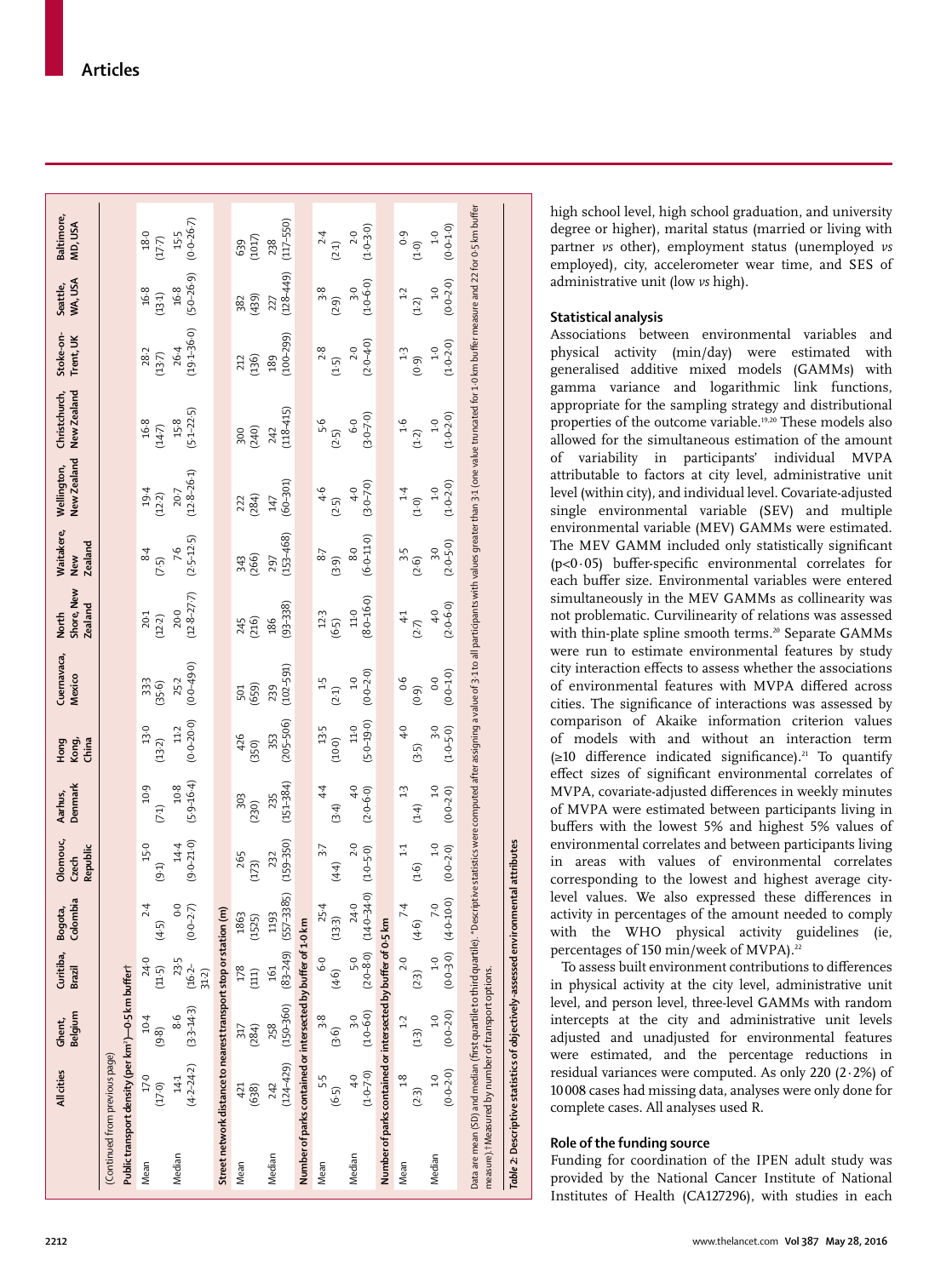country funded by different sources. Funders were not involved in planning or executing the study and they were not involved in preparing the manuscript. JFS had full access to all of the data in the study and had the final responsibility for the decision to submit for publication.

## **Results**

On average, participants accumulated about 37 min/day of MVPA. Baltimore (USA) had the lowest average value (29·2 min) and Wellington (New Zealand) had the highest average value of MVPA (50·1 min; table 1).The standard deviation of MVPA at the city level was 6·3 min/day, at the administrative unit level was 4·6 min/day, and at the person level was 24·4 min/day. Higher variability at the person level was expected. Four of six environmental variables were significantly associated ( $p<0.05$ ) with MVPA in the SEV models (table 3). These four variables explained 0–11% of MVPA variability at the city level and explained 7–11% at the administrative unit levels, but virtually no variance at the person (within administrative unit) level. Net residential density, intersection density, public transport density, and number of parks within participants' buffers were linearly and positively related with MVPA. Both buffer sizes were tested and with the exception of number of parks, stronger relations were noted for variables calculated for  $1.0$  km than for  $0.5$  km buffers. Relations for variables calculated for the most significant buffers (1 $\cdot$ 0 km or 0 $\cdot$ 5 km) are reported (table 3).

After we adjusted for other environmental variables in the multiple environmental variable (MEV) models, net residential density and public transport density remained significant, positive, and linear correlates of MVPA for both buffer sizes. Additionally, number of parks significantly contributed to explaining MVPA in the model based on  $0.5$  km buffers (table 3). The MEV models explained 11–12% of the total MVPA variance.

Based on the absence of significant interactions between environmental and city features, we can conclude that associations were generalisable across study cities, with the exception of number of parks in  $0.5$  km buffers. Specifically, positive associations between parks within  $0.5$  km buffers and physical activity in the SEV model were reported only in Ghent, Belgium (exp[b]=1·772; 95% CI 1·177–2·669; p=0·006) and Seattle, USA (exp[b]=2·064; 95% CI 1·399–3·045; p<0·001). After we adjusted for other environmental variables, the park counts by city interaction was no longer significant and a significant positive association of park counts with MVPA was reported across all cities (table 3). Thus, we noted evidence of similar relations of urban environment variables and physical activity across diverse cities. Analyses examining the shape of associations reported no sufficient evidence for curvilinearity of effects. Therefore, we concluded that environment associations with physical activity were linear.

Table 4 reports the estimated differences in minutes per week of MVPA between participants living in areas at the lowest and highest 5% of the sample values for

|            | <b>Buffer</b><br>size (km) | exp(b)                                                    | exp (95% CI)                                                                    | p value |
|------------|----------------------------|-----------------------------------------------------------|---------------------------------------------------------------------------------|---------|
|            |                            | Net residential density (1000 dwellings/km <sup>2</sup> ) |                                                                                 |         |
| <b>SEV</b> | $1-0$                      | 1.006                                                     | 1.003-1.009                                                                     | 0.001   |
| <b>MEV</b> | $1-0$                      | 1.004                                                     | $1.001 - 1.007$                                                                 | 0.006   |
|            |                            | Intersection density (100 intersections/km <sup>2</sup> ) |                                                                                 |         |
| <b>SEV</b> | $1-0$                      | 1.069                                                     | $1.011 - 1.130$                                                                 | 0.019   |
| MEV        | $1-0$                      |                                                           |                                                                                 |         |
|            |                            |                                                           | Proportion of retail combined and civic land area to total buffer area          |         |
| SFV        | $1-0$                      | 1.056                                                     | $0.964 - 1.157$                                                                 | 0.238   |
| MEV        | $1-0$                      |                                                           |                                                                                 |         |
|            |                            |                                                           | Public transport density (10 transport points/km <sup>2</sup> )                 |         |
| <b>SEV</b> | $1-0$                      | 1.037                                                     | $1.018 - 1.056$                                                                 | 0.0007  |
| MEV        | $1-0$                      | 1.030                                                     | 1.011-1.049                                                                     | 0.006   |
|            |                            |                                                           | Number of parks contained or intersected by buffer (10 parks/km <sup>2</sup> )* |         |
| <b>SEV</b> | 0.5                        | 1.146                                                     | 1.033-1.272                                                                     | 0.010   |
| MEV        | 0.5                        | 1.111                                                     | $1.000 - 1.233$                                                                 | 0.046   |
|            |                            |                                                           | Street network distance to nearest transport stop (1000 m)                      |         |
| <b>SEV</b> | $1-0$                      | 1.033                                                     | 0.996-1.071                                                                     | 0.078   |
| MEV        | $1-0$                      |                                                           |                                                                                 |         |

All regression coefficients adjusted for respondents' age, sex, marital status, educational attainment, employment status, administrative-unit socioeconomic status, accelerometer wear time, and study city. Units of measurement shown after variable name in parentheses. exp(b) is the proportional increase in physical activity associated with a 1 unit of measurement increase in the predictor (eg, 1000 dwellings/km² is 1 unit of measurement for net residential density). Only results for the buffer size (1.0 km or 0.5 km) showing the strongest relationships with physical activity are reported. SEV=single environmental variable; MEV=multiple environmental variable (only significant environmental correlates included); exp(b)=antilogarithm of regression coefficient; exp (95% CI)=antilogarithm of confidence intervals. \*Adjusted for net residential density, intersection density, and transport density.

*Table 3:* **Pooled associations of environmental attributes with daily minutes of moderate to vigorous physical activity by model (n=6679)**

specific significant environmental correlates, including areas with values of environmental correlates equal to those of the cities with the lowest and highest average values. The differences in MVPA between residents living in areas at the lowest and highest 5% for specific single environmental features ranged from 21 to 32 min/week. The differences in MVPA between participants living in areas with values of single environmental correlates equal to those of study cities with the lowest and highest average values ranged from 24 min/week to 89 min/week. This finding corresponded to meeting between 16% and 59% of the recommended 150 min/week of physical activity. The estimated differences in minutes per week of MVPA between participants living in areas with all significant environmental correlates at the lowest and highest average city values was 68 min/week when comparing the lowest 5% versus highest 5% neighbourhood buffer values. A difference of 89 min/week was found when comparing the lowest versus highest average city values. These differences are equivalent to meeting 45–59% of the 150 min/week physical activity guidelines.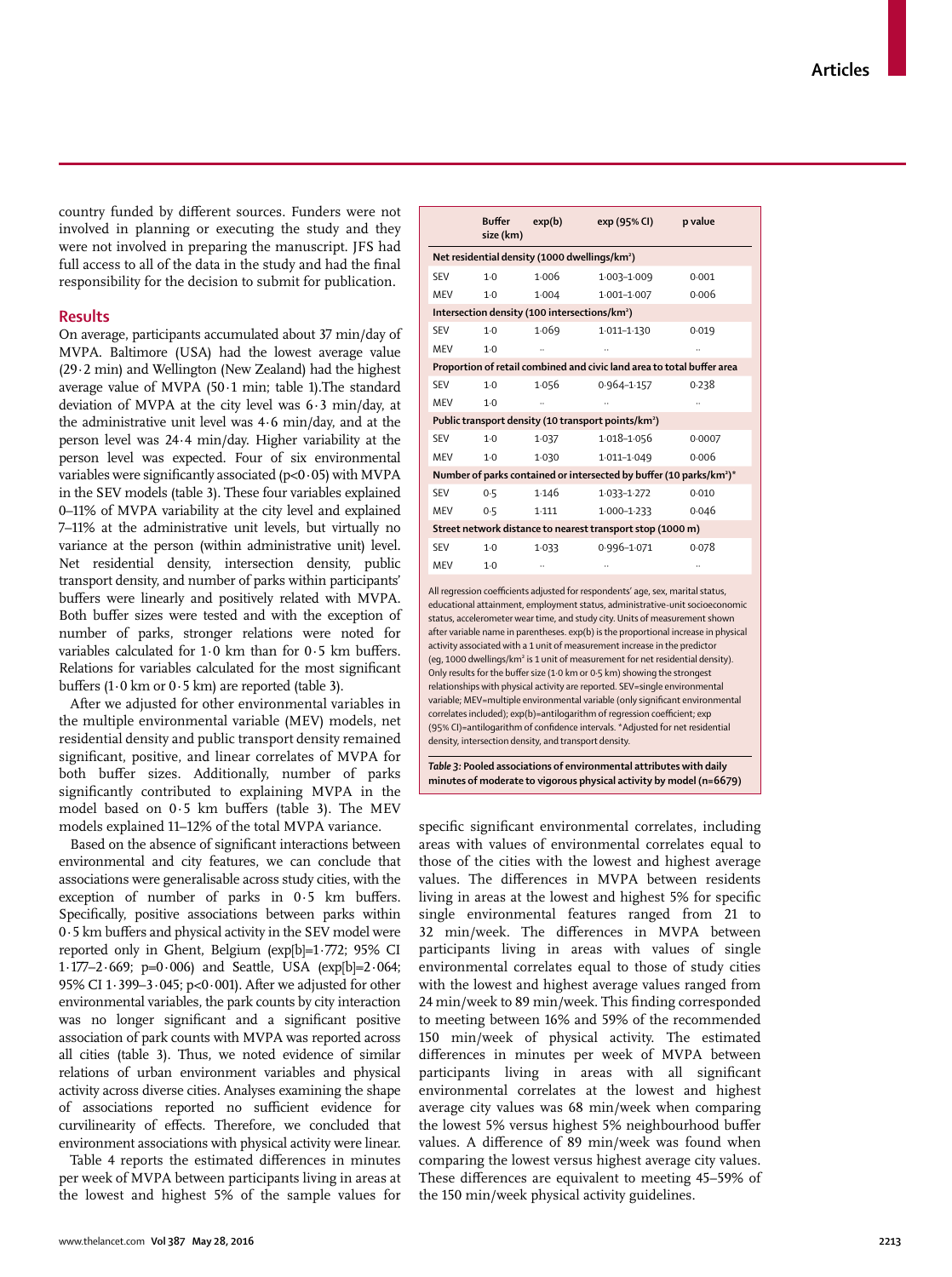|                                                              | 5% lowest<br>values of<br>environmental<br>features | 5% highest<br>values of<br>environmental<br>features | Differences in<br>weekly minutes of<br><b>MVPA</b> between<br>lowest 5% and<br>highest 5% values<br>of environmental<br>correlate (95% CI) | Lowest average<br>study-city value<br>for<br>environmental<br>features | <b>Highest average</b><br>study-city value<br>for<br>environmental<br>features | Differences in<br>weekly minutes of<br><b>MVPA</b> between<br>lowest and highest<br>average study-city<br>values of<br>environmental<br>features (95% CI) |
|--------------------------------------------------------------|-----------------------------------------------------|------------------------------------------------------|--------------------------------------------------------------------------------------------------------------------------------------------|------------------------------------------------------------------------|--------------------------------------------------------------------------------|-----------------------------------------------------------------------------------------------------------------------------------------------------------|
| <b>SEV</b>                                                   |                                                     |                                                      |                                                                                                                                            |                                                                        |                                                                                |                                                                                                                                                           |
| Net residential density-1.0 km buffer                        | 710                                                 | 21078                                                | $29(12-46)$<br>19% of PAG                                                                                                                  | 1658.0                                                                 | 57322-0                                                                        | 89 (38-147)<br>59% of PAG                                                                                                                                 |
| Intersection density-1.0 km buffer                           | 16                                                  | 198                                                  | $31(5-60)$<br>21% of PAG                                                                                                                   | 27.0                                                                   | 227.0                                                                          | $34(5-68)$<br>23% of PAG                                                                                                                                  |
| Public transport density-1.0 km buffer                       | $\mathbf 0$                                         | 35                                                   | $32(17-52)$<br>21% of PAG                                                                                                                  | 2.2                                                                    | 29.1                                                                           | $24(12-36)$<br>16% of PAG                                                                                                                                 |
| Number of parks contained or<br>intersected by 0.5 km buffer | $\mathbf 0$                                         | 6                                                    | $21(5-37)$<br>14% of PAG                                                                                                                   | 0.6                                                                    | 7.4                                                                            | $24(5-43)$<br>16% of PAG                                                                                                                                  |
| <b>MEV</b>                                                   |                                                     |                                                      |                                                                                                                                            |                                                                        |                                                                                |                                                                                                                                                           |
| Net residential density-1.0 km buffer                        | 710                                                 | 21078                                                | 49 (15-86)*                                                                                                                                | 1658.0                                                                 | 57322.0                                                                        | 89 (29-161)*                                                                                                                                              |
| Public transport density-1.0 km buffer                       | $\mathbf 0$                                         | 35                                                   | 33% of PAG                                                                                                                                 | 2.2                                                                    | 29.1                                                                           | 59% of PAG                                                                                                                                                |
| Net residential density-0.5 km buffer                        | 652                                                 | 28917                                                | 48 (6-78) <sup>†</sup>                                                                                                                     | 1669.0                                                                 | 57276.0                                                                        | 68 (11-144) <sup>†</sup>                                                                                                                                  |
| Public transport density-0.5 km buffer                       | $\mathbf 0$                                         | 46                                                   | 32% of PAG                                                                                                                                 | 2.4                                                                    | 33.3                                                                           | 45% of PAG                                                                                                                                                |
| Number of parks contained or<br>intersected by 0.5 km buffer | $\mathbf 0$                                         | 6                                                    | $\ddotsc$                                                                                                                                  | 0.6                                                                    | 7.4                                                                            |                                                                                                                                                           |

The residual variability in MVPA at a specific level is expressed in standard deviations (after adjusting for sociodemographics and accelerometer-wear time). Only results for the buffer size (1-0 km or 0-5 km) showing the strongest relationships with physical activity are reported. MVPA=moderate to vigorous physical activity. SEV=single environmental variable. MEV=multiple environmental variable (only significant environmental correlates included). PAG=physical activity guidelines (total recommended amount of 150 min/week of MVPA).<sup>22</sup> \*Combined effect of net residential density and public transport density. †Combined effect of net residential density, public transport density, and number of parks contained or intersected by 0.5 km buffer.

Table 4: Differences in estimated MVPA between participants with low and high values for significant environmental correlates

# **Discussion**

This multicountry study identified urban environmental attributes that accounted for large differences in adults' physical activity. Combinations of environmental features generally explained more variation in physical activity than single variables, suggesting that a comprehensive approach is needed to design activity supportive neighbourhoods. When we compared participants living in the 5% most with the 5% least activity supportive neighbourhoods, SEV models accounted for a smaller number of minutes of MVPA compared with models including all significant environmental variables. When we compared participants living in areas similar to the cities with the most versus the least activity supportive environments, single variables accounted for a difference of 24–89 weekly minutes of physical activity, compared with 68–89 min for combined variable models. Living in the most activity-friendly environments could help the average resident to achieve 45–59% of the 150 min/week of physical activity recommended guidelines.<sup>22</sup> These observed effect sizes suggest that designing urban env`ironments to be activity-supportive could have large effects on physical activity and those effects can be expected to generally apply to adults living in the neighbourhoods. Such widespread and long-term effects are in contrast to programmes that target individuals and tend to reach small numbers of people and produce short-term effects.<sup>23</sup>

Three environmental attributes had significant independent associations with total MVPA in the MEV and SEV models: net residential density, public transport density, and park density. Net residential density's strong associations were consistent with those shown in many other studies.24 High residential density is generally deemed to be necessary for other components of walkability because local patronage is needed to support nearby shops and services and enough riders to support frequent transport service.<sup>25</sup> Density of public transport stops was independently related to total activity. Public transport density was notably a significant correlate of MVPA but distance to nearest transport stop was not significant. One interpretation is that having various options for transport lines makes residents more likely to walk to a transport facility that meets their needs. Public transport access has been studied less often in relation to physical activity.6,24 Good transport access is a requirement for living a less car-dependent lifestyle.<sup>26</sup> Particularly in the middle-income cities in the sample, car ownership was low and in these settings, active transport, such as walking and cycling could represent necessity and not choice. Thus, research into the role of public transport access in car owners and non-owners would be useful. The third significant variable in the final model was number of parks in the  $0.5$  km buffer. Park density is a relatively consistent correlate of adult physical activity.<sup>6,24</sup> Although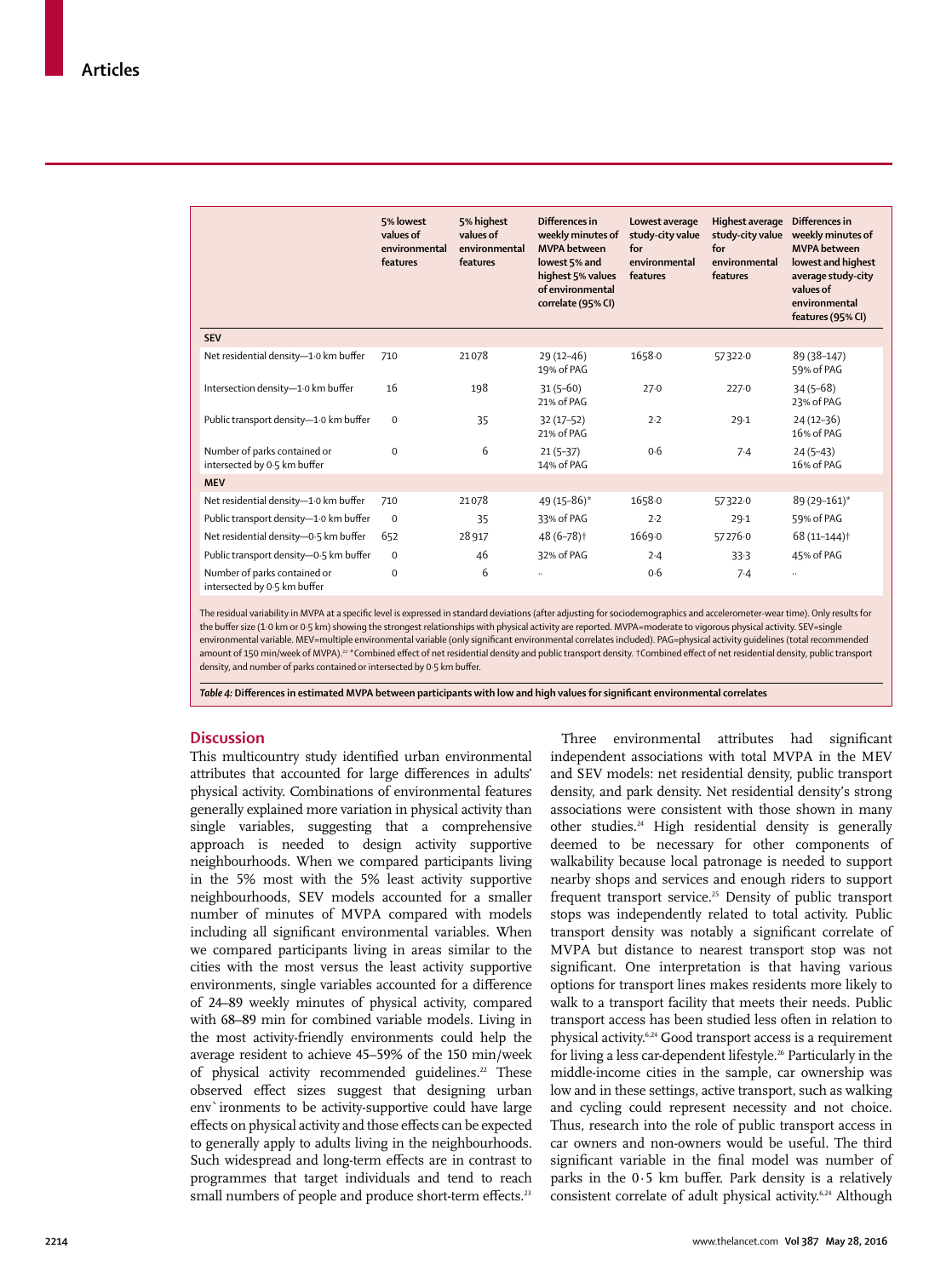parks are usually thought of as supporting recreational activities through facilities and aesthetics, nearby parks can also be a destination for active transportation. Thus, the most well supported environmental variables were probably related to total physical activity through their effects on both recreational and transportation activities.

All reported associations were linear so we did not note a threshold or a point of diminishing returns for environmental attributes. Present findings, with probably the widest range of environmental variables yet reported, support a recommendation that higher levels of residential density, public transport access, and local parks should be recommended when designing physical activity supportive environments.

The measure of mixed land use was not related to physical activity in our study, although this factor is one of the more consistent correlates of physical activity.<sup>6,24</sup> Proximal (eg, within 1 km buffers) retail shops and services provide frequently used destinations that stimulate regular walking. Because of the large variation in the proportion of retail and civic land use to buffer area within and between countries, the non-significant results were surprising. One possible explanation is the limitations of the GIS-based measure. Because most countries only had data for the land area devoted to each use, as opposed to building floor area, we were unable to tell whether each use was operating on part of the parcel or on several floors of a building covering the entire parcel. A related limitation was that the data were based on number of parcels, not on number of shops or offices, which might be more strongly related to frequency of use and thus to physical activity. In middle-income cities with a high prevalence of walking for transport, many shops were not registered, including those in permanent buildings as well as informal markets and street vendors. These data limitations could have reduced the power to detect an association.

Intersection density is an indicator of street connectivity that provides direct pathways for pedestrians and vehicles. This variable was significant in SEV models, but not in the full models, suggesting a confounding effect with other variables, such as residential density or public transport density.25

An important finding was the strong support for the similarity or generalisability of associations between built environment and physical activity across countries diverse in income, culture, and activity supportiveness. The diversity of the study cities in climate, demographics,<sup>10</sup> and built environments has been documented in previous publications.18 Present results suggest systematic principles of environments that support physical activity apply on a global scale.19 Generalisable associations with physical activity were also reported in analyses of self-reported environment measures in the same study.<sup>19</sup>

Study strengths included the use of objective measures of both urban environments and physical activity, comparable variables across diverse countries, assessment of two buffer sizes, and analyses that tested for curvilinear effects and generalisability of associations across cities. Limitations included a small number of environmental variables that could be assessed through common environmental measures, likely variations in the quality of those measures across countries, scarce representation of low-income countries, a modest sample size in some cities that reduced power to detect differences in associations across cities, and crosssectional design. Another limitation is that covariates, such as sex and education, might have different meanings and functions across countries. Other patterns of association might be noted with other age groups and built environment correlates are expected to differ by physical activity outcome. Absence of adjustment for selfselection into neighbourhoods is a frequent criticism of built environment studies but not all countries in the present study included measures that assessed reasons for neighbourhood selection.<sup>27</sup>

Our recommendations for future research are to expand the number of countries, especially low-income countries, in which associations between urban environment and physical activity are assessed; to develop objective measures for other environmental attributes relevant to physical activity, such as sidewalks, pedestrian zones, bicycle facilities, and factors affecting intersection quality (eg, crosswalks, pedestrian signals, and traffic calming); and to implement prospective studies and quasi-experimental evaluations of improvements in urban environments.

A recommendation for practice is to make the creation of activity supportive environments a regular function of public health agencies globally through work with sectors outside of public health. Regular assessment and reporting (ie, surveillance) of the quality of activity supportive environments is a vital component of efforts to foster creation of these environments. Health department staff should seek training, develop collaborations, and become advocates for improved policies in city planning, transportation, and parks agencies.

Design of urban environments has the potential to contribute nearly 90 min/week of physical activity, which is 60% of the 150 min/week recommended in physical activity guidelines. These potentially large effects of built environments were reported to apply similarly across ten diverse countries, indicating that urban design should be a globally relevant public health priority. Building, retrofitting, and maintenance of physical activity supportive features in cities worldwide to increase residential density, provide good transport service, and ensure access to parks would be expected to substantially increase physical activity in the population on a permanent basis and contribute to meeting the UN's goals to reduce non-communicable diseases.2,3 Our study findings provide an impetus for public health proponents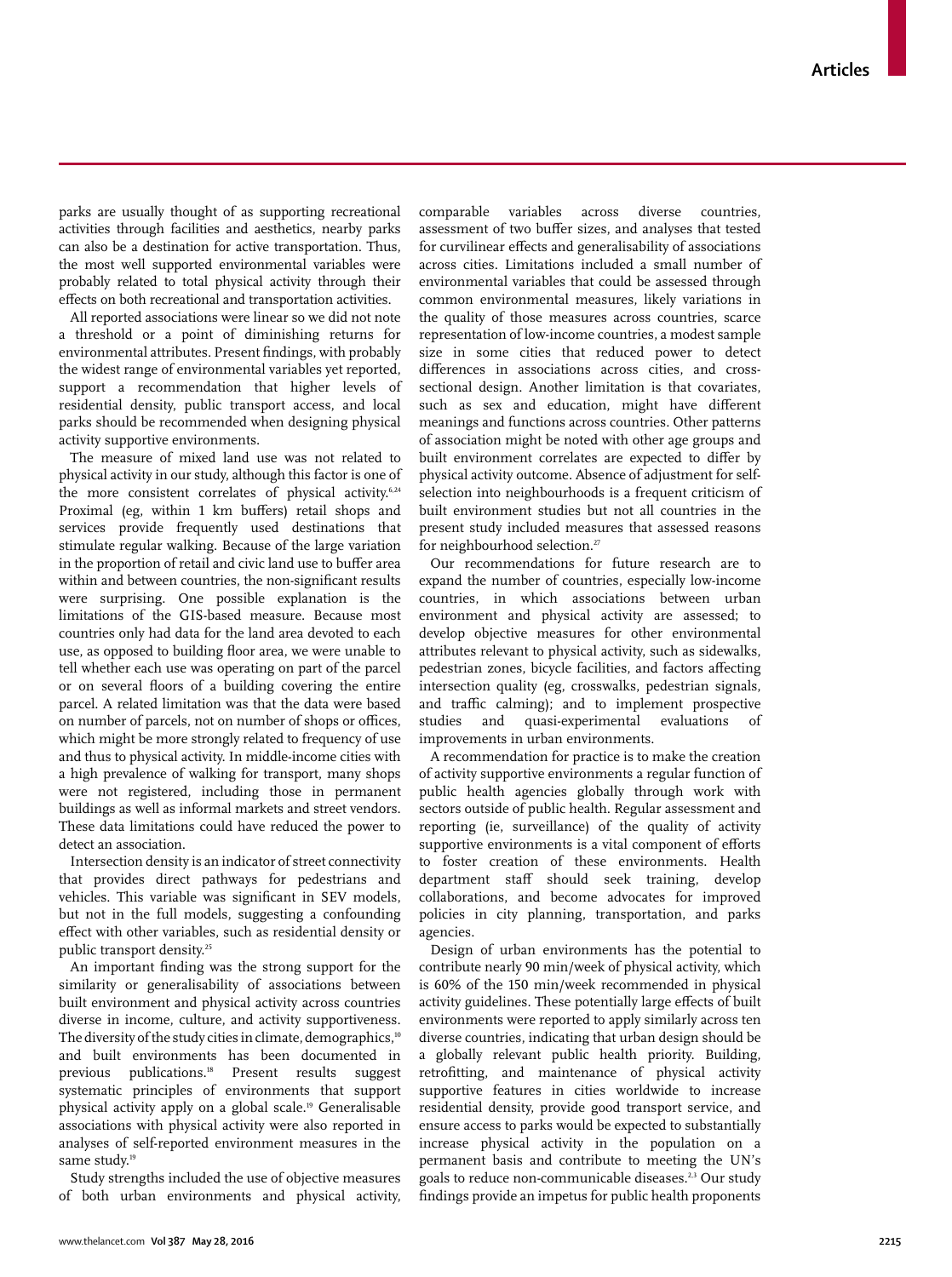to collaborate with other sectors, including environmental sustainability groups, to promote physical activity supportive development as a means to reduce energy consumption, greenhouse gas emissions, and air pollution,<sup>11,28</sup> while achieving health and economic benefits.<sup>29</sup>

#### **Contributors**

JFS was the lead author and led study design, international data coordination, securing funding for international coordination, literature search, and data interpretation. EC contributed to study design, securing funding, literature search, data collection, data analysis, data interpretation, drafted sections, and edited the manuscript. TLC contributed to study design, international data coordination, data collection, data interpretation, drafted sections, and edited the manuscript. MAA contributed to international data coordination, creation of GIS variables, drafted sections, and edited the manuscript. LDF contributed to study design, international data coordination, creation of GIS variables, data interpretation, drafted sections, and edited the manuscript. DS contributed to literature search, site selection, data collection, drafted sections, and edited the manuscript. GS contributed data collection, drafted sections, and edited the manuscript. JS contributed to data collection, drafted sections, and edited the manuscript. MP contributed to securing funding, site selection, study design, data collection, and edited the manuscript. KLC contributed to study design, international data coordination, secured funding, data collection, led creation of accelerometer variables, drafted sections, and edited the manuscript. RD contributed to securing funding, data collection, and edited the manuscript. JK contributed to study design, international data coordination, secured funding, and edited the manuscript. P-CL contributed to data collection and edited the manuscript. JM contributed to securing funding, data collection, and edited the manuscript. RR contributed to securing funding, data collection, and edited the manuscript. OLS contributed to securing funding, data collection and edited the manuscript. GS contributed to securing funding, data collection, and edited the manuscript. JT contributed to securing funding, data collection, and edited the manuscript. DVD contributed to data collection and edited the manuscript. IDB contributed to study design, international data coordination, securing funding, data collection, and edited the manuscript. NO contributed to study design, international data coordination, securing funding, data interpretation, and edited the manuscript.

#### **Declaration of interests**

JFS has received grants and personal fees from the Robert Wood Johnson Foundation outside of the present study, grants and non-financial support from Nike outside of this Article, and is a consultant and receiver of royalties from SPARK Programs of School Specialty. LDF is principal owner of Urban Design 4 Health. All other authors declare no competing interests.

#### **Acknowledgments**

All authors declare financial support for this study from the National Cancer Institute (NCI) of the National Institutes of Health (NIH). Data collection in Hong Kong was supported by the HK Research Grants Council GRF grants (HKU740907H and 747807H) and the University of Hong Kong University Research Council Strategic Research Theme (Public Health). US data collection and coordinating centre processing was supported by the NIH grants R01 HL67350 (National Heart, Lung, and Blood Institute) and R01 CA127296 (NCI). The study in Bogota was funded by Colciencias grant 519\_2010, Fogarty, and CeiBA. EC was supported by an Australian Research Council Future Fellowship (FT3 140100085). NO was supported by National Health and Medical Research Council Program Grant 569940, NHMRC Senior Principal Research Fellowship 1003960, and by the Victorian Government's Operational Infrastructure Support Program. The Danish study was partly funded by the Municipality of Aarhus. Data collection in the Czech Republic was supported by the grant Ministry of Education, Youth and Sports (MSM 6198959221). Data collection in New Zealand was supported by the Health Research Council of New Zealand

(grant 07/356). Data collection in Mexico was supported by the Centers for Disease Control and Prevention (CDC) Foundation, which received an unrestricted grant from The Coca-Cola Company. The UK study was funded by the Medical Research Council under the National Preventive Research Initiative. DS was supported by a training grant from the CDC Foundation. Kavita A Gavand at University of California, San Diego, CA, USA, supported the preparation and submission of this manuscript.

#### **References**

- 1 Lee IM, Shiroma EJ, Lobelo F, Puska P, Blair SN, Katzmarzyk PT. Effect of physical inactivity on major non-communicable diseases worldwide: and analysis of burden of disease and life expectancy. *Lancet* 2012; **380:** 219–99.
- 2 Beaglehole R, Bonita R, Horton R, et al. Priority actions for the non-communicable disease crisis. *Lancet* 2011; **377**: 1438–47.
- WHO. Draft comprehensive global monitoring framework and targets for the prevention and control of noncommunicable diseases. Sixty-sixth World Health Assembly. March 15, 2013. Geneva: World Health Organization, 2013.
- 4 Kohl HW 3rd, Craig CL, Lambert EV, et al, for *The Lancet* Physical Activity Series Working Group. The pandemic of physical inactivity: global action for public health. *Lancet* 2012; **380:** 294–305.
- 5 WHO. Global strategy on diet, physical activity and health. Geneva: World Health Organization. May 2004. http://www.who.int/ dietphysicalactivity/en (accessed June 25, 2015).
- 6 Bauman AE, Reis RS, Sallis JF, Wells JC, Loos RJF, Martin BW, on behalf of *The Lancet* Physical Activity Series Working Group. Correlates of physical activity: why are some people physically active and others not? *Lancet* 2012; **380:** 258–71.
- Heath G, Brownson R, Kruger J, et al. The effectiveness of urban design and land use and transport policies and practices to increase physical activity: a systematic review. *J Phys Act Health* 2006; **3:** S55–71.
- 8 Ding D, Gebel K. Built environment, physical activity, and obesity: what have we learned from reviewing the literature? *Health Place* 2012; **18:** 100–05.
- van Holle V, Deforche B, van Cauwenberg J, et al. Relationship between the physical environment and different domains of physical activity in European adults: a systematic review. *BMC Public Health* 2012; **12:** 807.
- 10 Kerr J, Sallis JF, Owen N, et al. Advancing science and policy through a coordinated international study of physical activity and built environments: IPEN methods. *J Phys Act Health* 2013; **10:** 581–601.
- Frank LD, Sallis JF, Saelens BE, et al. The development of a walkability index: application to the Neighborhood Quality of Life Study. *Br J Sports Med* 2010; **44:** 924–33.
- 12 Freedson PS, Miller K. Objective monitoring of physical activity using motion sensors and heart rate. *Res Q Exerc Sport* 2000; **71:** S21–29.
- Troiano RP, Berrigan D, Dodd KW, Masse LC, Tilert T, McDowell M. Physical activity in the United States measured by accelerometer. *Med Sci Sports Exerc* 2008; **40:** 181–88.
- 14 Welk GJ. Use of accelerometry-based activity monitors to assess physical activity. In: Welk GJ, ed. Physical activity assessments for health-related research. Champaign: Human Kinetics, 2002: 125–42.
- Cain K. Accelerometer scoring protocol for the IPEN adult study. University of California San Diego, CA. 2013. http://www. ipenproject.org/documents/methods\_docs/IPEN\_Protocol.pdf. (accessed July 1, 2015).
- Winkler EA, Paul A, Healy GN, et al. Distinguishing true sedentary from accelerometer non-wearing time: accuracy of two automated wear-time estimations. *Med Sci Sports Exerc* 2009; **41:** 171–72.
- Freedson PS, Melanson E, Sirard J. Calibration of the computer science and applications, Inc. accelerometer. *Med Sci Sports Exerc*  1998; **30:** 777–81.
- 18 Adams MA, Frank LD, Schipperijn J, et al. International variation in neighborhood walkability, transit, and recreation environments using geographic information systems: the IPEN adult study. *Int J Health Geogr* 2014; **13:** 43.
- Cerin E, Cain K, Conway TL, et al. Neighborhood environments and objectively measured physical activity in 11 countries. *Med Sci Sports Exerc* 2014; **46:** 2253–64.
- 20 Wood SN. Generalized additive models: an introduction with R. Boca Raton: Chapman and Hall, 2006.